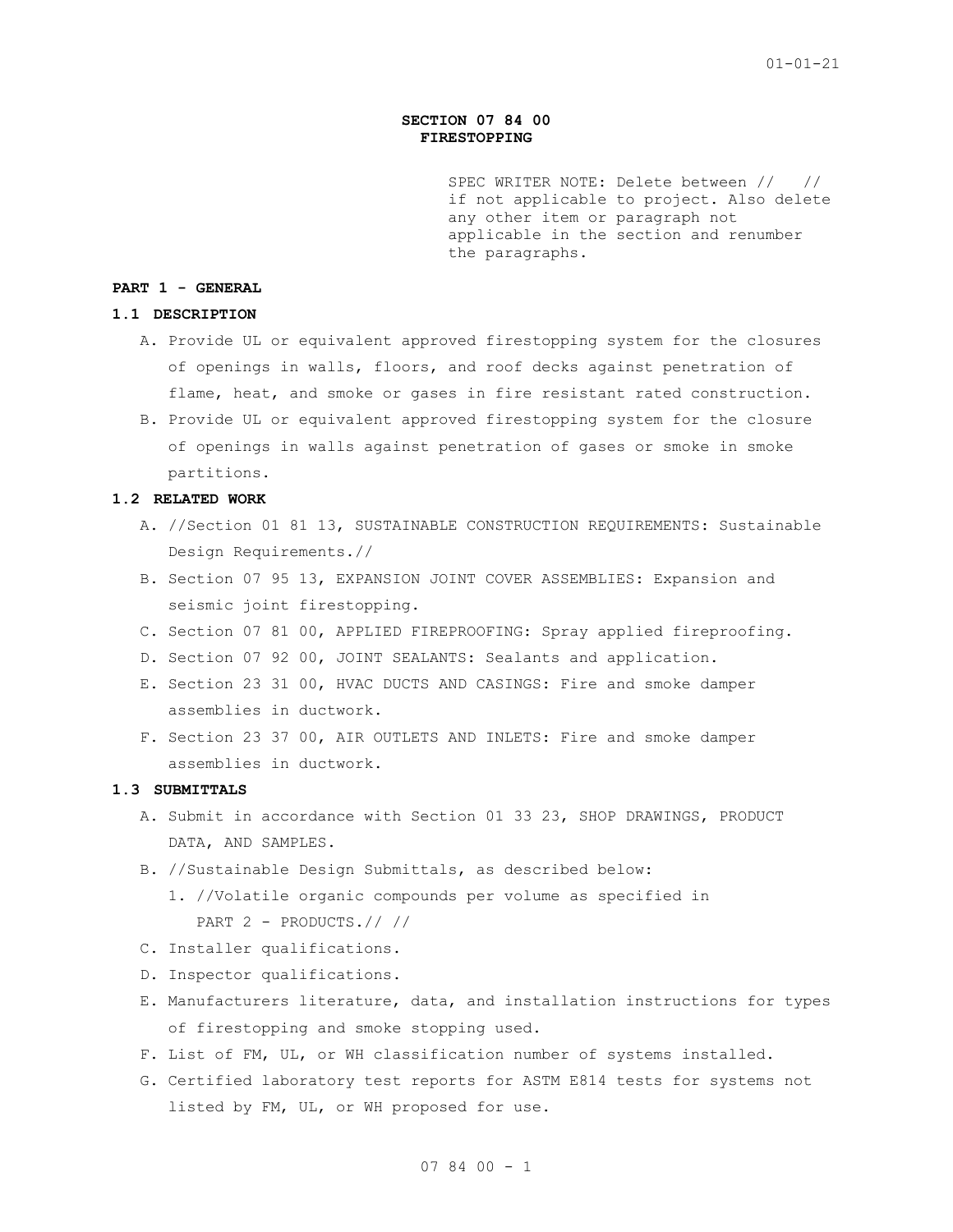H. Submit certificates from manufacturer attesting that firestopping materials comply with the specified requirements.

#### **1.4 DELIVERY AND STORAGE**

- A. Deliver materials in their original unopened containers with manufacturer's name and product identification.
- B. Store in a location providing protection from damage and exposure to the elements.

### **1.5 QUALITY ASSURANCE**

- A. FM, UL, or WH or other approved laboratory tested products will be acceptable.
- B. Installer Qualifications: A firm that has been approved by FM Global according to FM Global 4991 or been evaluated by UL and found to comply with UL's "Qualified Firestop Contractor Program Requirements." Submit qualification data.
- C. Inspector Qualifications: Contractor to engage a qualified inspector to perform inspections and final reports. The inspector to meet the criteria contained in ASTM E699 for agencies involved in quality assurance and to have a minimum of two years' experience in construction field inspections of firestopping systems, products, and assemblies. The inspector to be completely independent of, and divested from, the Contractor, the installer, the manufacturer, and the supplier of material or item being inspected. Submit inspector qualifications.

## **1.6 APPLICABLE PUBLICATIONS**

- A. Publications listed below form a part of this specification to the extent referenced. Publications are referenced in the text by the basic designation only.
- B. ASTM International (ASTM): E84-20..................Surface Burning Characteristics of Building Materials E699-16.................Standard Specification for Agencies Involved in Testing, Quality Assurance, and Evaluating of Manufactured Building Components E814-13a(2017).........Fire Tests of Penetration Firestop Systems E2174-20a...............Standard Practice for On-Site Inspection of Installed Firestop Systems E2393-20................Standard Practice for On-Site Inspection of Installed Fire Resistive Joint Systems and Perimeter Fire Barriers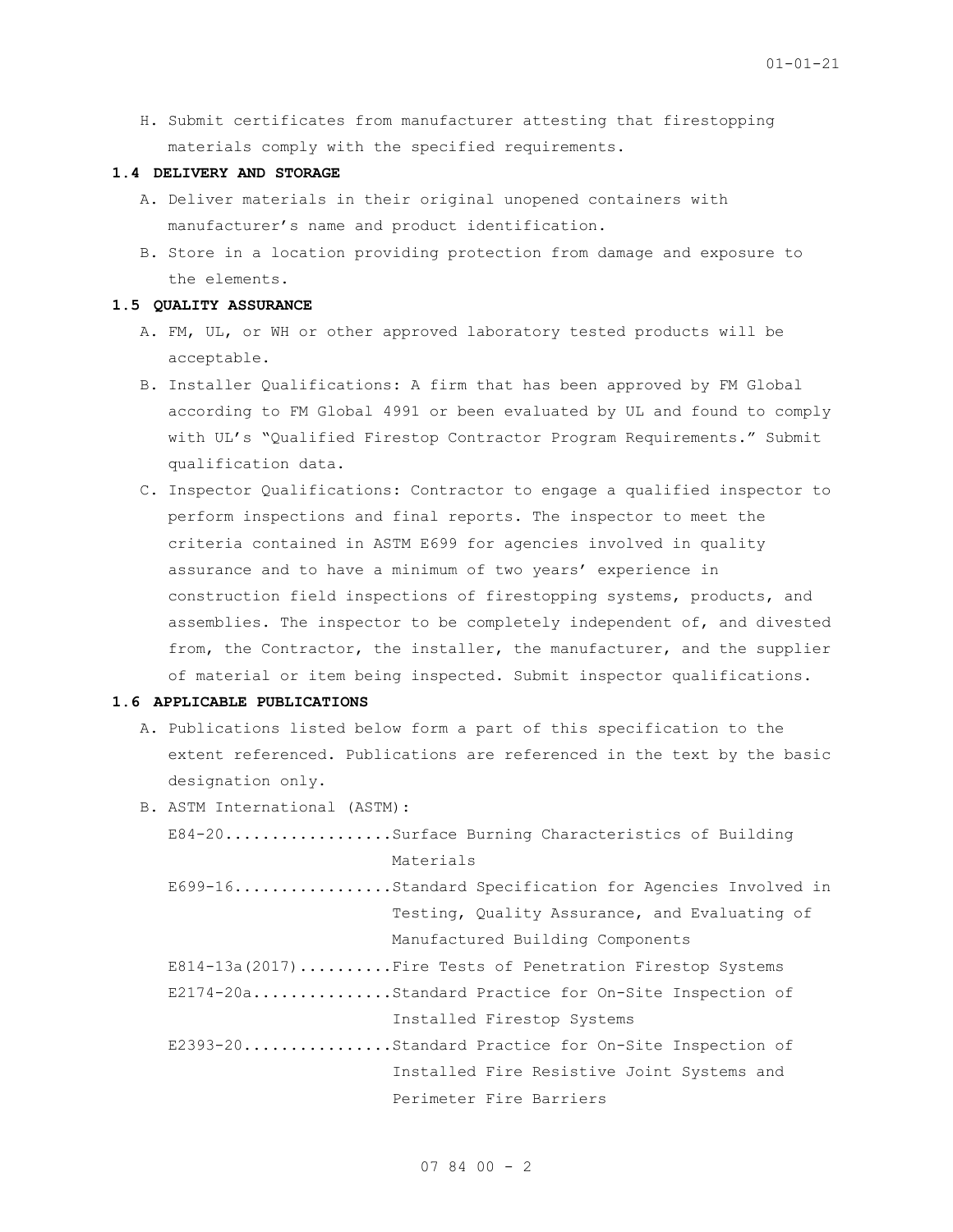- C. FM Global (FM):
	- Annual Issue Approval Guide Building Materials

4991-13.................Approval of Firestop Contractors

- D. Underwriters Laboratories, Inc. (UL): Annual Issue Building Materials Directory
- E. Annual Issue Fire Resistance Directory 723-Edition 11(2018)....Standard for Test for Surface Burning Characteristics of Building Materials 1479-04(2015)...........Fire Tests of Penetration Firestops
- F. Intertek Testing Services Warnock Hersey (ITS-WH): Annual Issue Certification Listings
- G. Environmental Protection Agency (EPA): 40 CFR 59(2014).........National Volatile Organic Compound Emission

Standards for Consumer and Commercial Products

# **PART 2 - PRODUCTS**

#### **2.1 FIRESTOP SYSTEMS**

- A. Provide either factory built (Firestop Devices) or field erected (through-Penetration Firestop Systems) to form a specific building system maintaining required integrity of the fire barrier and stop the passage of gases or smoke. Firestop systems to accommodate building movements without impairing their integrity.
- B. Through-penetration firestop systems and firestop devices tested in accordance with ASTM E814 or UL 1479 using the "F" or "T" rating to maintain the same rating and integrity as the fire barrier being sealed. "T" ratings are not required for penetrations smaller than or equal to 101 mm (4 inches) nominal pipe or 0.01 square meter (16 square inches) in overall cross sectional area.
- C. Firestop sealants used for firestopping or smoke sealing to have the following properties:
	- 1. Contain no flammable or toxic solvents.
	- 2. Release no dangerous or flammable out gassing during the drying or curing of products.
	- 3. Water-resistant after drying or curing and unaffected by high humidity, condensation or transient water exposure.
	- 4. When installed in exposed areas, capable of being sanded and finished with similar surface treatments as used on the surrounding wall or floor surface.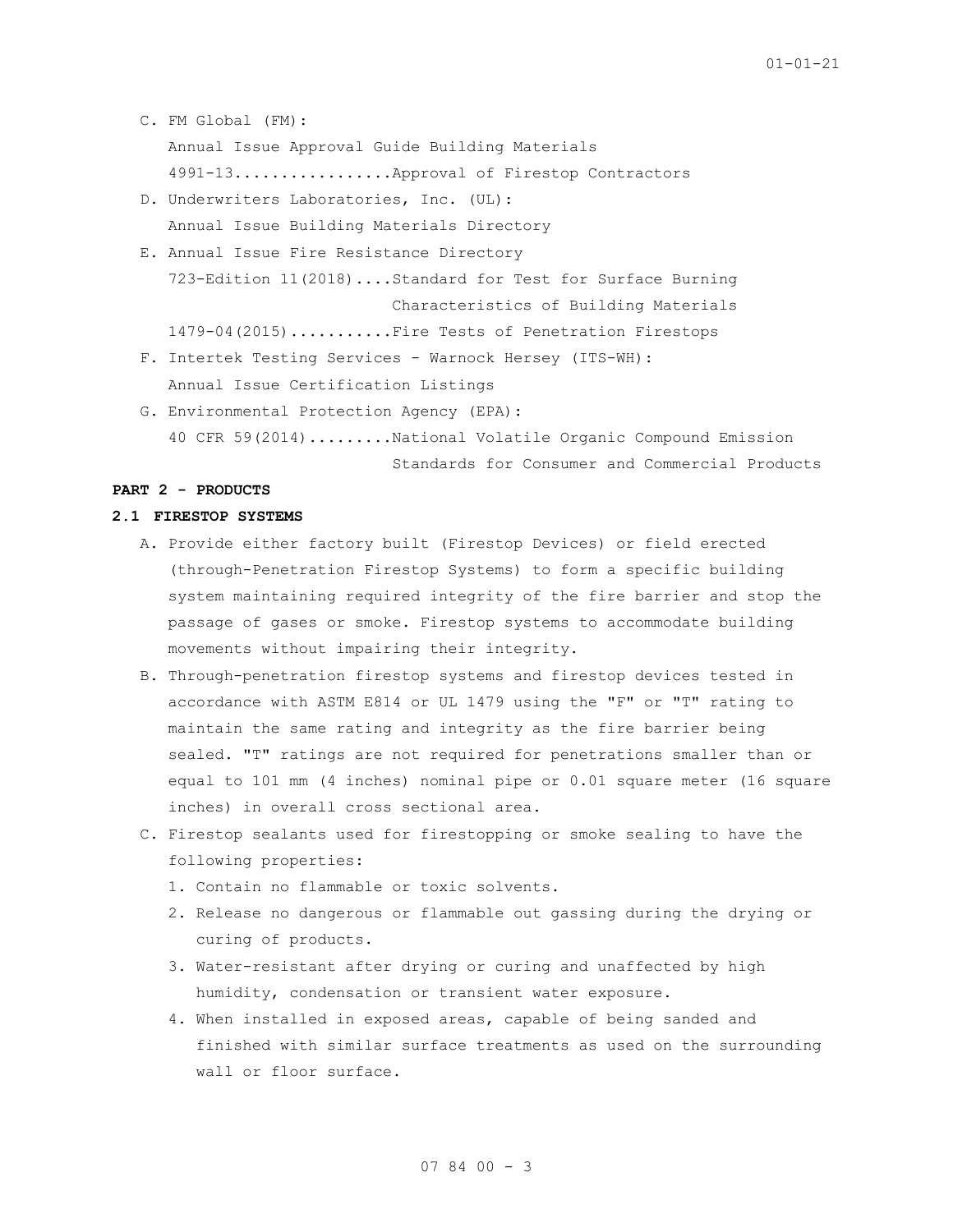- 5. //VOC Content: Firestopping sealants and sealant primers to comply with the following limits for VOC content when calculated according to 40 CFR 59, (EPA Method 24):
	- a. Sealants: 250 g/L.
	- b. Sealant Primers for Nonporous Substrates: 250 g/L.
	- c. Sealant Primers for Porous Substrates: 775 g/L. //
- D. Firestopping system or devices used for penetrations by glass pipe, plastic pipe or conduits, unenclosed cables, or other non-metallic materials to have following properties:
	- 1. Classified for use with the particular type of penetrating material used.
	- 2. Penetrations containing loose electrical cables, computer data cables, and communications cables protected using firestopping systems that allow unrestricted cable changes without damage to the seal.
- E. Maximum flame spread of 25 and smoke development of 50 when tested in accordance with ASTM E84 or UL 723. Material to be an approved firestopping material as listed in UL Fire Resistance Directory or by a nationally recognized testing laboratory.
- F. FM, UL, or WH rated or tested by an approved laboratory in accordance with ASTM E814.
- G. Materials to be nontoxic and noncarcinogen at all stages of application or during fire conditions and to not contain hazardous chemicals. Provide firestop material that is free from Ethylene Glycol, PCB, MEK, and asbestos.
- H. For firestopping exposed to view, traffic, moisture, and physical damage, provide products that do not deteriorate when exposed to these conditions.
	- 1. For piping penetrations for plumbing and wet-pipe sprinkler systems, provide moisture-resistant through-penetration firestop systems.
	- 2. For floor penetrations with annular spaces exceeding 101 mm (4 inches) or more in width and exposed to possible loading and traffic, provide firestop systems capable of supporting the floor loads involved either by installing floor plates or by other means acceptable to the firestop manufacturer.
	- 3. For penetrations involving insulated piping, provide throughpenetration firestop systems not requiring removal of insulation.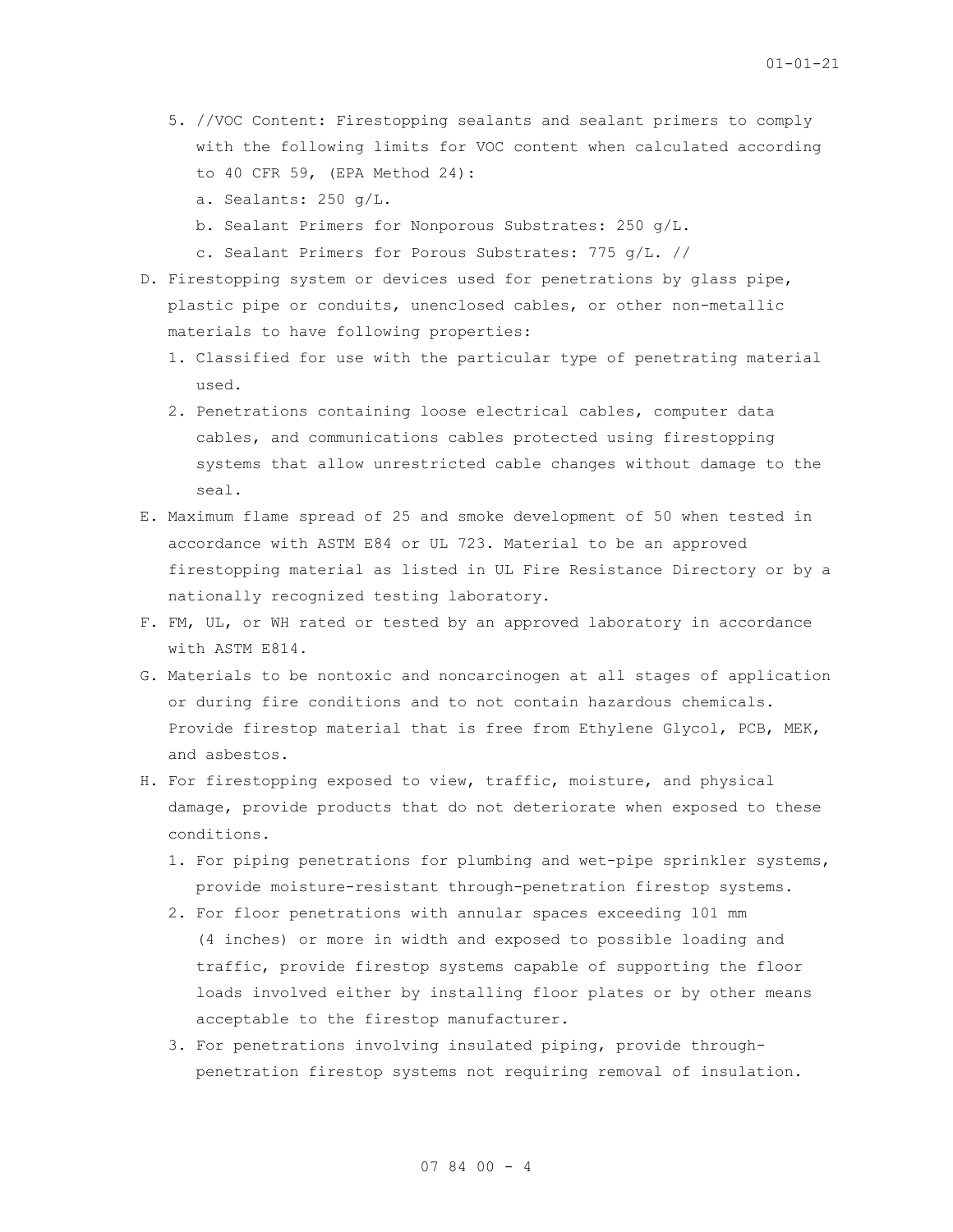#### **2.2 SMOKE STOPPING IN SMOKE PARTITIONS**

- A. Provide silicone sealant in smoke partitions as specified in Section 07 92 00, JOINT SEALANTS.
- B. Provide mineral fiber filler and bond breaker behind sealant.
- C. Sealants to have a maximum flame spread of 25 and smoke developed of 50 when tested in accordance with ASTM E84.
- D. When used in exposed areas capable of being sanded and finished with similar surface treatments as used on the surrounding wall or floor surface.

## **PART 3 - EXECUTION**

# **3.1 EXAMINATION**

- A. Submit product data and installation instructions, as required by article, submittals, after an on-site examination of areas to receive firestopping.
- B. Examine substrates and conditions with installer present for compliance with requirements for opening configuration, penetrating items, substrates, and other conditions affecting performance of firestopping. Do not proceed with installation until unsatisfactory conditions have been corrected.

### **3.2 PREPARATION**

- A. Remove dirt, grease, oil, laitance and form-release agents from concrete, loose materials, or other substances that prevent adherence and bonding or application of the firestopping or smoke stopping materials.
- B. Remove insulation on insulated pipe for a distance of 150 mm (6 inches) on each side of the fire rated assembly prior to applying the firestopping materials unless the firestopping materials are tested and approved for use on insulated pipes.
- C. Prime substrates where required by joint firestopping system manufacturer using that manufacturer's recommended products and methods. Confine primers to areas of bond; do not allow spillage and migration onto exposed surfaces.
- D. Masking Tape: Apply masking tape to prevent firestopping from contacting adjoining surfaces that will remain exposed upon completion of work and that would otherwise be permanently stained or damaged by such contact or by cleaning methods used to remove smears from firestopping materials. Remove tape as soon as it is possible to do so without disturbing seal of firestopping with substrates.